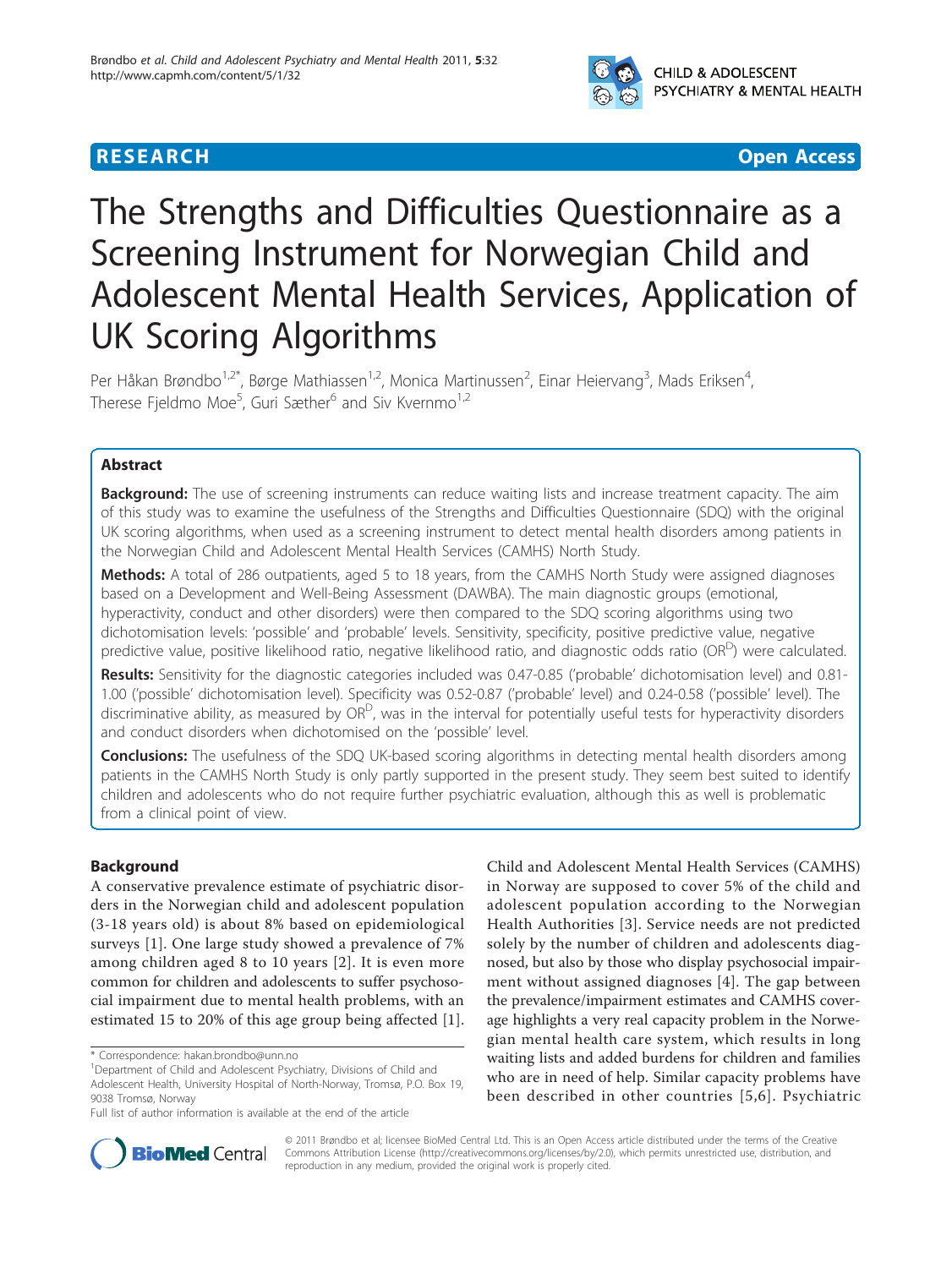screening procedures could help the situation by identifying whether a disorder is present, or if further evaluation is required [[7\]](#page-9-0). The only way to achieve effective treatment is through accurate assessment. If less time is spent on the evaluation of healthy youngsters, and referrals to appropriate treatment programmes are more rapid, it could potentially increase treatment capacity, and decrease the long waiting lists in CAMHS.

The Strengths and Difficulties Questionnaire (SDQ), including the original UK scoring algorithms, is widely used as a screening tool for psychiatric disorders in clinical practice. It assesses child and adolescent behaviour, as well as the impact/impairment of any symptoms, based on information from parents, teachers and self-report [[8,9](#page-9-0)]. Several studies, both international and from the Nordic countries, have reported that the psychometric properties of the SDQ are sound [\[10](#page-9-0)]. The accuracy measures of a screening test may vary due to the prevalence of a disorder and the population studied, and the majority of studies on the SDQ so far have taken place in population-based samples [\[11-17](#page-9-0)]. More limited studies have validated the diagnostic predictions rendered by the SDQ in clinical populations [\[5](#page-9-0),[18,19](#page-9-0)]. In just such a study by Goodman and colleagues [\[18](#page-9-0)], sensitivity ranged from 81% to 90%, and specificity from 47% to 84%. Positive predictive value (PPV) ranged from 35% (hyperactivity disorders) to 86% (emotional disorders) and negative predictive value (NPV) ranged from 83 to 98%. When replicating this study in an Australian CAMHS, Mathai and colleagues [[5\]](#page-9-0) reported a sensitivity that ranged from 36% (emotional disorders) to 93% (conduct disorders), or from 81 to 100% depending on the chosen dichotomisation. Hysing and colleagues [[19\]](#page-9-0) reported sensitivity (77%), specificity (85%), PPV (57%) and NPV (93%) for the SDQ among Norwegian children with chronic physical illnesses.

The aim of this study was to examine whether the application of specific scoring algorithms for the SDQ, as proposed by earlier findings from the UK [[20](#page-9-0)], could be used for screening in order to detect mental health disorders among children and adolescents in the CAMHS North Study by examining sensitivity, specificity, PPV, NPV, positive likelihood ratio (LHR<sup>+</sup>), negative likelihood ratio (LHR<sup>-</sup>), and diagnostic odds ratio (OR<sup>D</sup>). To our knowledge, this is the first Norwegian study to examine the accuracy of the SDQ as a screening instrument for further evaluation in a clinical CAMHS sample.

# Methods

# Participants

All individuals aged 5 to 18 years, referred for diagnostic assessment to either the Child and Adolescent Mental Health Outpatient Clinic at the University Hospital of Northern Norway, or to the Alta Child and Adolescent Mental Health Outpatient Service at Finnmark Hospital Trust, by either a general practitioner or child welfare authorities, during the period September 2006 to December 2008 were invited by mail to participate  $(N = 1,032)$ in the CAMHS North Study. This study, carried out in the northern part of Norway evaluated clinical procedures, structures and treatment paths. The study included a broad spectrum of aims: to investigate factors that affect the waiting list, to evaluate examination and treatment time, to implement and validate structured instruments, and to investigate user satisfaction.

A total of 286 patients (28%) consented to participate in the CAMHS North Study, including 155 boys (54%) and 131 girls (46%) with a mean age of 11.11 years ( $SD = 3.35$ , range =  $5-18$  years). A total of 128 (45%) children were in the age range 5-10 years old (65% boys) and 158 (55%) adolescents were in the range 11-18 years (46% boys). Norwegian national statistics for CAMHS [[20\]](#page-9-0) shows a similar distribution for sex and age, with more boys (57%) than girls, and more adolescents (60% 13 years old or above) than children. Parents of participating patients provided information on their ethnicity, parental status, household income, socioeconomic stress, stress associated with work and work pressure, and stress associated with physical and mental health, which was recorded in the Development and Well-Being Assessment (DAWBA) background module (Table 1).

Written informed consent was obtained before inclusion in the study. Parents gave consent for patients under 12 years of age. For patients between 12 and 16 years of age, written consents was obtained from both the parents and the patients. Patients over 16 years of age gave consent

Table 1 Participant characteristics ( $N = 286$ ) according to the DAWBA, Child and Adolescent Mental Health Services North Study, Norway, 2006-2008<sup>a</sup>

| <b>Ethnicity</b>                 | Non-immigrant Norwegian                        |     |  |  |
|----------------------------------|------------------------------------------------|-----|--|--|
|                                  | Sami people                                    | 3%  |  |  |
|                                  | Immigrant from Europe                          | 4%  |  |  |
| Family (living with)             | Both biological parents                        |     |  |  |
|                                  | One biological parent                          | 27% |  |  |
|                                  | A biological parent and his/her new<br>partner | 13% |  |  |
|                                  | Foster care                                    | 4%  |  |  |
| Household income                 | Double income                                  | 56% |  |  |
|                                  | One income                                     | 26% |  |  |
| Socioeconomic stress             | No/minor                                       | 72% |  |  |
|                                  | Major                                          | 14% |  |  |
| Work/work pressure<br>stress     | No/minor                                       | 63% |  |  |
|                                  | Major                                          | 23% |  |  |
| Physical/mental health<br>stress | No/minor                                       | 71% |  |  |
|                                  | Major                                          | 15% |  |  |

<sup>a</sup>Missing data for 8-18%.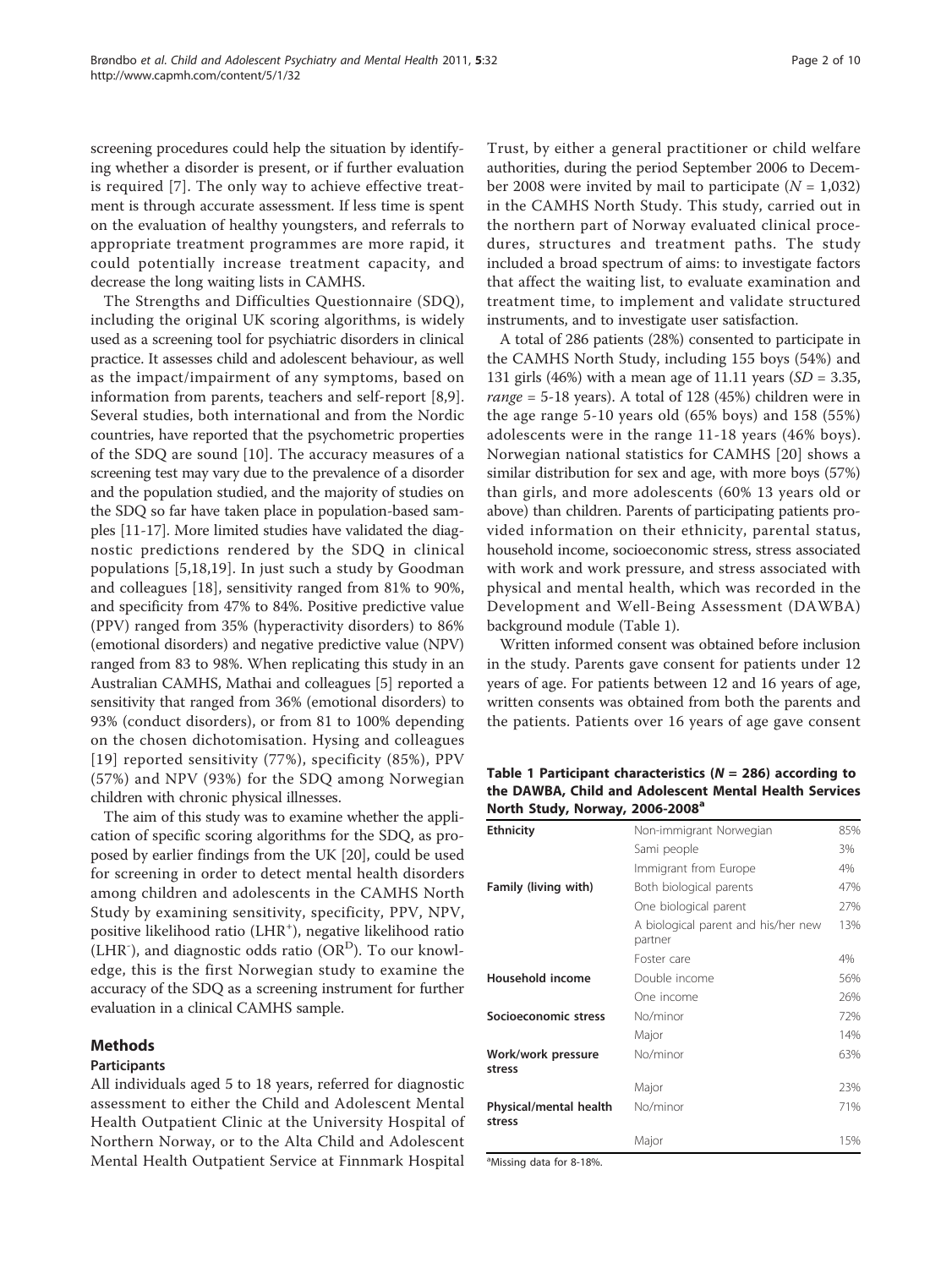themselves according to Norwegian legislation. The Regional Committee for Medical Research Ethics and the Norwegian Social Science Data Services approved the study.

#### Measures

The SDQ is a screening instrument that covers problems and resources relevant to the mental health and behaviour of children and adolescents aged 4 to 16 years [[8\]](#page-9-0). It consists of three different versions: the parent version and teacher version rate behaviour for all ages; a self-reported version is used only among adolescents aged 11 to 16 years. The SDQ contains 25 items, covering five areas of clinical interest: hyperactivity/inattention (e.g. 'restless, overactive, cannot stay still for long'), emotional symptoms (e.g. 'many worries, often seems worried'), conduct problems (e.g. 'often has temper tantrums or hot temper'), peer relation problems (e.g. 'picked on or bullied by other children') and prosocial behaviour (e.g. 'kind to younger children'). The extended version of the SDQ, which is embedded in the DAWBA, also covers severity of difficulties, chronicity, overall distress, social and scholastic impairment, and burden to others (e.g. 'how long have these difficulties been present', 'do the difficulties upset or distress your child', 'do the difficulties interfere with your child's everyday life in the following areas') [\[9](#page-9-0)]. See [http://](http://www.sdqinfo.org) [www.sdqinfo.org](http://www.sdqinfo.org) for a full description of measure and items. Based on both symptoms and the corresponding impact reported by parents, teachers and self-report, predictive algorithms have been developed for a broad category, 'any disorder', as well as for three subcategories: conduct disorders, hyperactivity disorders, and emotional disorders. These algorithms, which are based on established British norms/cut-offs, have been tested in several cultures. They are described in detail by Goodman, Renfrew and Mullick [[21](#page-9-0)] and syntaxes are available for download at [http://www.sdqinfo.org,](http://www.sdqinfo.org) where normative data from different countries can be found. Country, gender and age affects the exact proportion, but these algorithms will classify approximately 80% of a populationbased sample as 'unlikely' to have a psychiatric disorder, approximately 10% as 'possibly', and another 10% as 'probably' having a psychiatric disorder.

DAWBA was used to collect information both for clinically assigned diagnoses according to the International Classification of Diseases Revision 10 (ICD-10) and the Diagnostic and Statistical Manual of Mental Disorders, Fourth Edition (DSM-IV), and as the information source for the clinicians' severity ratings on the Health of the Nation Outcome Scales for Children and Adolescents, and the Children's Global Assessment Scale. The DAWBA interview is a package of measures of child and adolescent psychopathology for administration to multiple informants (parents, teachers, and/or self-response) who fill out the questionnaire electronically. The Norwegian version used in this study contains modules for diagnoses related to separation anxiety, specific phobias, social phobia, panic attacks and agoraphobia, post-traumatic stress disorder, generalised anxiety, compulsions and obsession, depression, deliberate self-harm, attention and activity, awkward and troublesome behaviour, developmental disorders, eating difficulties, and less common problems, as well as modules for background information and strengths. For each module there are both structured (yes/no) and semistructured (free text) questions. Each module has screening questions, skip rules, and estimates of functional impairment. The DAWBA has shown good discriminative ability in both population-based samples and clinical samples, as well as across different categories of diagnoses [[22](#page-9-0)]. Both in Norway and Great Britain, the DAWBA generates realistic estimates of prevalence for psychiatric illnesses as well as high predictive validity when used in public health services [[2,23\]](#page-9-0). Good to excellent reliability between the rating clinicians has been reported in both British and Norwegian studies [[2](#page-9-0),[24](#page-9-0)]. High levels of agreement between diagnoses assigned based on information solely from the DAWBA, and diagnoses based upon full clinical examination in addition to the DAWBA has been reported [\[25,26\]](#page-9-0)

#### Procedure

Four experienced clinicians (PHB, BM, EH, ME) independently assessed the patients included in the study ( $N =$ 286). The assessment was based on information collected from parents, teachers and/or self-report through the DAWBA, without face-to-face contact with the parents, teachers or patients themselves. The available information, including the SDQ, was identical for all four clinicians. To ensure there were enough cases for analysis, the diagnoses were separated into categories: emotional disorders (diagnoses related to separation anxiety, specific phobias, social phobia, panic attacks and agoraphobia, post-traumatic stress disorder, generalised anxiety, compulsions and obsession, depression, and deliberate self-harm), hyperactivity disorders (diagnoses related to attention and hyperactivity), conduct disorders (diagnoses related to awkward and troublesome behaviour), and other disorders (diagnoses related to developmental disorders, eating difficulties, and less common problems). Comorbidity was registered whenever the diagnostic criteria for more than one diagnosis were met, without attention to the exclusion rules of the ICD-10.

The first 100 patients were assigned diagnoses by four independent clinicians, and consensus diagnoses were assigned for cases with disagreement between the clinicians (Brøndbo, Mathiassen, Martinussen, Heiervang, Eriksen, Kvernmo: Rater Agreement for Diagnoses and Severity of Mental Health Problems in a Naturalistic Clinical Setting, submitted). As good agreement was found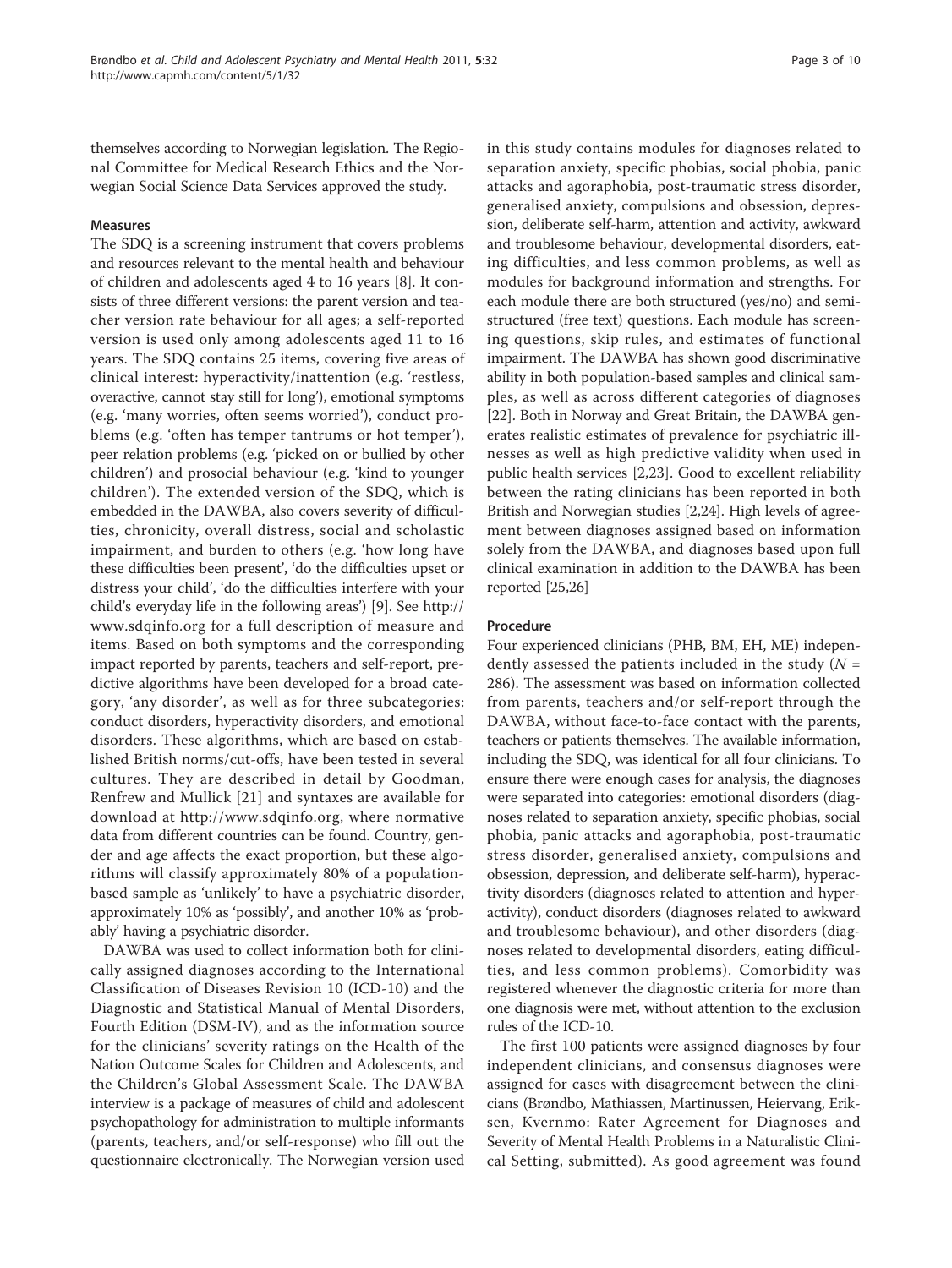between the clinicians' diagnoses and consensus diagnoses in these first 100 cases, ( $\kappa = 0.70$ -1.00), the remaining 186 patients were divided and diagnosed by only one of the four clinicians. Only cases with diagnostic ambiguity were discussed ( $N = 14$ ). Previous studies, such as the British Child and Adolescent Mental Health Survey 1999 [[23](#page-9-0),[24](#page-9-0)] and the Bergen Child Study [[2](#page-9-0)] have used similar procedures.

# Statistical analyses

All statistical analyses were performed using SPSS version 16. Chi-square analyses were conducted to compare findings for children and adolescents, both for levels of SDQ dichotomisation and for the DAWBA diagnoses. For the calculation of screening efficiency in terms of sensitivity, specificity, PPV, NPV, LHR<sup>+</sup>, LHR<sup>-</sup>, and OR<sup>D</sup>, results were dichotomised on the original probability categories in the SDQ scoring algorithm (unlikely, possible, and probable). In a first instance calculations were made where the categories unlikely and possible were labelled 'test negative' and the third category probable was labelled 'test positive' (hereafter referred to as 'probable' dichotomisation level). In the second calculation only the category unlikely was labelled 'test negative' and the second and third categories possible and probable were labelled 'test positive' (hereafter referred to as the 'possible' dichotomisation level). Applying the 'probable' dichotomisation level will classify approximately 90% of a population-based sample as having a negative test, whereas the 'possible' dichotomisation level will yield a result of 'test negative' for approximately 80% of the same sample.

Sensitivity and specificity are one way of quantifying the diagnostic accuracy of a test [\[27\]](#page-9-0). Sensitivity is the ability of the screening instrument to generate a true positive result for someone with the diagnostic category of interest. Specificity is the ability of the instrument to generate a true negative result for someone without the diagnostic category of interest [\[28](#page-9-0)]. The design used is outlined in Table 2. To calculate sensitivity and specificity the following equations were used: *sensitivity* =  $a/(a + c)$ , *specificity*  $= d/(b + d)$ .

Sensitivity and specificity are important to determine diagnostic accuracy, but they are not useful in estimating the probability of a disorder [\[29](#page-9-0)]. PPV and NPV refer to the probability that a positive or negative test result reflects the correct diagnosis [[28\]](#page-9-0). These values vary according to the prevalence of a disorder in a given population [\[7](#page-9-0)]. For example PPV for a disorder with low prevalence can be low even if the sensitivity and specificity are high. To calculate PPV and NPV the following equations were used:  $PPV = a/(a + b)$ ,  $NPV = d/(c + d)$  (Table 2).

LHRs are ratios of probabilities, and are used to summarise diagnostic accuracy on the basis of sensitivity and specificity [[30](#page-9-0)]. The LHR provides information on how a

Table 2 Performance of a screening test

| SDQ |               | Gold standard    |              |           |  |  |  |  |
|-----|---------------|------------------|--------------|-----------|--|--|--|--|
|     |               | <b>Diagnosis</b> | No diagnosis | Total     |  |  |  |  |
|     | Test positive |                  |              | $a + b$   |  |  |  |  |
|     | Test negative |                  | а            | $c + d$   |  |  |  |  |
|     | Total         | $a + c$          | $h + d$      | $a+b+c+d$ |  |  |  |  |

Note.  $a$  = True positive,  $b$  = False positive,  $c$  = False negative,  $d$  = True negative.

positive or negative test result changes the likelihood of a person to have a certain diagnosis. To calculate LHR<sup>+</sup> and LHR<sup>-</sup> the following equations were used:  $LHR^+$  = sensitivity/(1 - specificity), LHR<sup>-</sup> =  $(1 -$  sensitivity)/ specificity.

A single measure that summarises the discriminative ability of a test is the  $OR^D$ , which is computed by the following equation:  $LHR^+$  / $LHR^-$ . The OR<sup>D</sup> is relatively independent of changes in both spectrum and prevalence, and therefore is a robust measure for dichotomised results. For clinical purpose 'acceptable' accuracy will vary depending on the aim (i.e. to confirm the absence or presence of a disorder) and due to the consequences for the patient. The LHR<sup>+</sup>, the LHR<sup>-</sup>, and the  $OR<sup>D</sup>$  were interpreted according to the rule of thumb described in Fischer, Bachmann and Jaeschke [[31\]](#page-9-0), where potentially useful tests (i.e. may alter clinical decisions) usually are characterised by  $LHR<sup>+</sup>$  greater than 7 or LHR<sup>-</sup> less than 0.3, or an OR<sup>D</sup> above 20.

# Results

For all patients ( $N = 286$ ) clinician-assigned diagnoses were recorded based on information collected from parents, teachers and/or self-report through the DAWBA, also including the SDQ [\[32\]](#page-9-0). The corresponding questionnaire was completed by 93% of parents, 72% of teachers, and 84% of adolescents 11 years or older ( $N =$ 158). Multiple versions of the DAWBA were completed for 87% of patients. Only 13% of patients had a single version of the DAWBA completed: either the parent version (10%) or the self-report (3%). A total of 66% of patients were assigned a psychiatric diagnosis based on the DAWBA, and of those almost one-third (21%) were assigned comorbid diagnoses. A diagnosis of emotional disorder was assigned to 34% of patients, and two out of three had this as their only diagnosis. A diagnosis of hyperactivity disorder was assigned to 18% of patients, and more than two out of three also had one or more comorbid diagnoses. Conduct disorder diagnoses were assigned to 31% of patients and about half of them also had one or more comorbid diagnoses. Other diagnoses were assigned to 7% of the patients and nine out of 10 also had one or more comorbid diagnoses. The most common comorbid diagnoses were hyperactivity disorder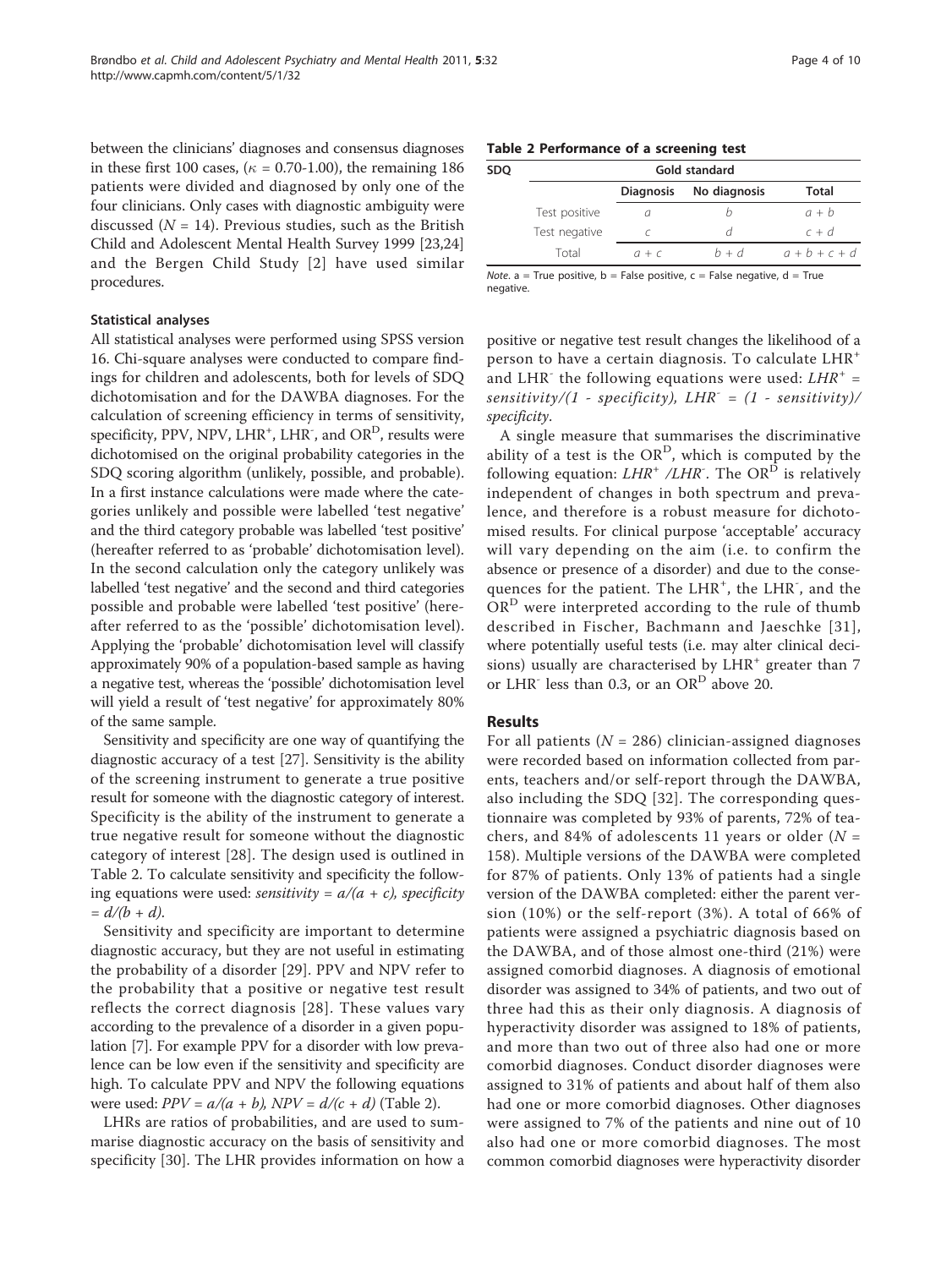in combination with conduct disorder (10%) and emotional disorder in combination with conduct disorder (8%). A total of 2% were assigned diagnoses from more than two categories ('emotional', 'hyperactivity', 'conduct', 'other').

Table [3](#page-5-0) presents the SDQ-predicted diagnoses for both dichotomisation levels and DAWBA diagnoses, i.e., the 'gold standard' based on the diagnoses assigned by the four clinicians. As expected, the amount of SDQ-predicted diagnoses was highest when the 'possible' dichotomisation level was applied for all disorders. For the prevalence of 'any disorder', the 'possible' dichotomisation level was 89%, compared to 72% for the 'probable' dichotomisation level, and 66% for the DAWBA diagnoses. In addition, the rates of SDQ-predicted diagnoses using the 'probable' dichotomisation level were higher than the rates of DAWBA diagnoses for all categories except emotional disorders. As expected, there were significant differences between children and adolescents in terms of diagnoses, with more of 'any disorder', more emotional disorders and less hyperactivity disorders in adolescents (11-18 years), compared to children (5-10 years).

Table [4](#page-6-0) presents the screening efficiency of the SDQ in terms of sensitivity, specificity, PPV, NPV, LHR<sup>+</sup>, LHR<sup>-</sup>, and  $OR^D$  for the different diagnostic categories of emotional disorders, hyperactive disorders and conduct disorders, as well as 'any disorder'. When the 'probable' dichotomisation level was applied, none of the LHR<sup>+</sup> results were in the interval for potentially useful tests That means that the likelihood of a person having a diagnosis after a positive test is between 1.78 to 3.91 times bigger, which is not enough to be interpreted as having a potential to alter clinical decisions. The categories hyperactive disorders, conduct disorders, and 'any disorder' were all in the LHR<sup>-</sup> interval for potentially useful tests. That means that the likelihood of a person having one of those diagnoses after a negative test is between 0.23 to 0.29 times smaller, which is enough to be interpreted as having a potential to alter clinical decisions. None of the  $OR<sup>D</sup>$  results were in the interval for potentially useful tests as indicated by the guidelines provided by Fischer, Bachmann and Jaeschke [\[31](#page-9-0)]. After applying the 'possible' dichotomisation level, none of the LHR<sup>+</sup> results (1.25-2.30) were in the interval for potentially useful tests. The categories hyperactive disorders, conduct disorders, and 'any disorder' were all in the LHR<sup>-</sup> interval for potentially useful tests, i.e. the likelihood of a person having 'any disorder' after a negative test is 0.18 times smaller and the likelihood of hyperactivity or conduct disorder after a negative test is even smaller (0.00-0.06). Likewise, the  $OR<sup>D</sup>$  results for hyperactive disorders and conduct disorders were in the interval for potentially useful tests. This means that the chances of a conduct or hyperactivity disorder with a positive test is 39.26 times, respectively infinitely, bigger than the occurrence of those disorders with a negative test, which is enough to be interpreted as a result of discriminative ability with potential to alter clinical decisions.

# **Discussion**

The aim of the study was to examine the usefulness of the application of specific scoring algorithms for the SDQ, as proposed by earlier UK findings, when used as a screening test to detect mental health disorders among patients in the CAMHS North Study. Sensitivity and specificity are important to clinicians because these measures indicate how many people with disorders the SDQ can correctly identify. Our results varied according to the dichotomisation level applied in the SDQ diagnostic algorithm, and also varied by diagnostic category.

For both levels of dichotomisation, emotional disorders had the lowest sensitivity. Our results for the most commonly used 'probable' dichotomisation level, which yielded a cut-off of approximately 90% in epidemiological samples, were almost identical to those reported by Mathai and colleagues [\[5](#page-9-0)]. Goodman and colleagues [\[21\]](#page-9-0) also reported a lower sensitivity for emotional disorders than for the other diagnostic categories in the British sample, but not as low as in the present study. This difference may be an effect of Norwegian parents' and teachers' 'blind spot', or 'normalising' view for emotional difficulties, which was also reported by Heiervang, Goodman and Goodman [[33\]](#page-9-0). Given that the parents describe emotional difficulties in the semi-structured questions (free text) without reporting the same difficulties as problematic in the structured (yes/ no) part, this may explain why the rates of clinician assigned DAWBA diagnoses are higher than the SDQ 'probable' screening rate for emotional disorders. This is in contrast to all other categories of disorders where the rates of clinician assigned DAWBA diagnoses are the lowest ones as expected, as a consequence of the screening cut-offs set at approximately 80% and 90% respectively, chosen to ensure inclusion of most cases in a population with a prevalence of psychiatric disorders of 7-8%. It is also generally accepted that parents are insensitive to children's emotional symptoms and that adolescents' reports of emotional problems are more valid than their parents' and teachers' reports [[34,35](#page-9-0)]. This knowledge may have affected the assessments of the diagnosing clinicians in our study, and resulted in lower sensitivity. For both hyperactivity and conduct disorders, as well as for 'any disorder', our results showed high sensitivity, ranging from 77% to 100%, Nevertheless, these values were lower than those reported by Goodman and colleagues [\[21\]](#page-9-0) for hyperactivity and conduct disorders in their English sample, and for hyperactivity disorders in their Bangladeshi sample. Compared to Mathai and colleagues [\[5](#page-9-0)], our results were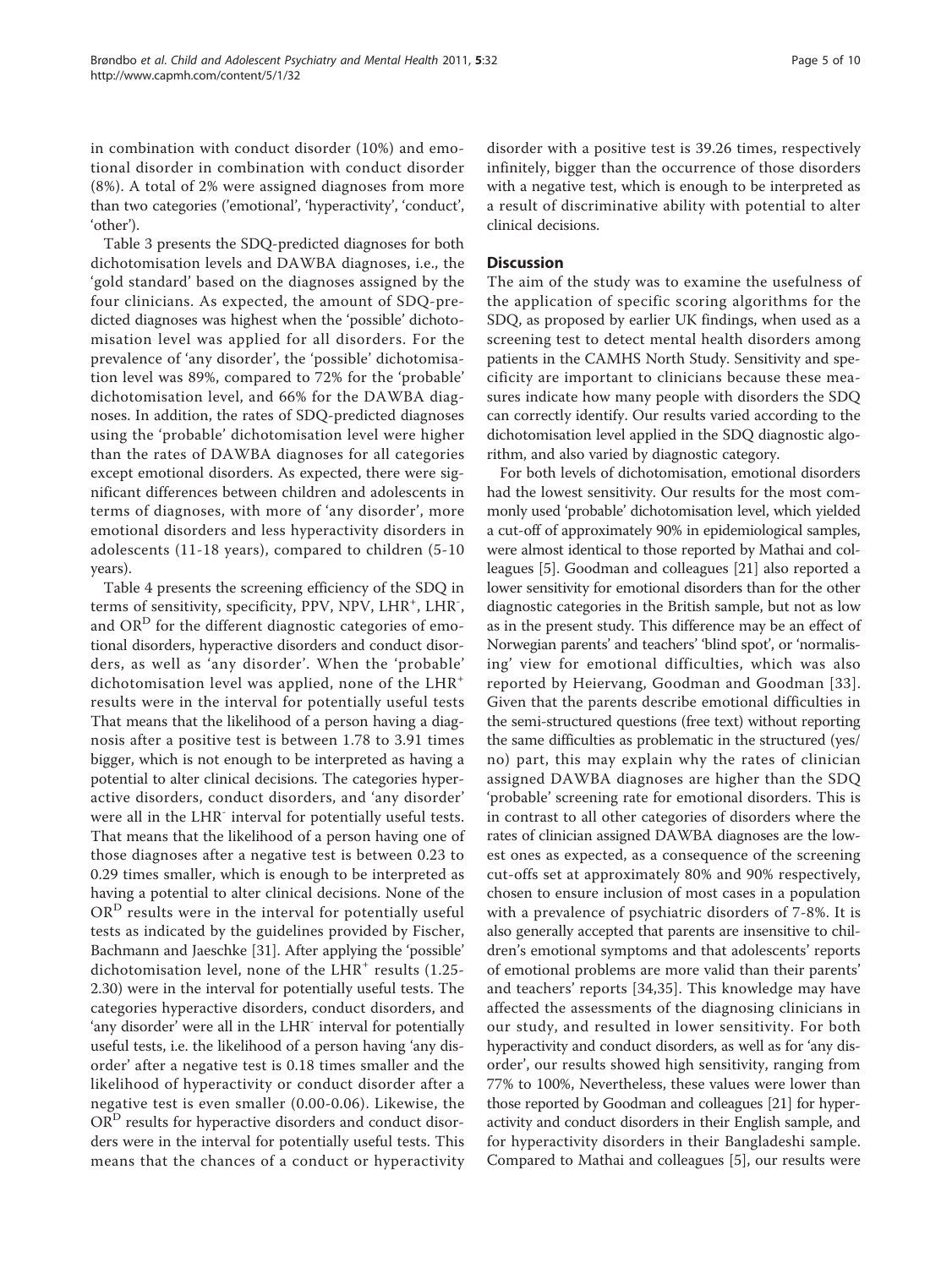<span id="page-5-0"></span>Table 3 SDQ Predicted Diagnoses and Clinical DAWBA Diagnoses among 286 patients in the Child and Adolescent Mental Health Services North Study, Norway, 2006-2008

|                                | SDQ - 'possible'      |                    |                    | SDQ - 'probable' |                       |                    |                    | DAWBA diagnoses   |                       |                    |                    |           |
|--------------------------------|-----------------------|--------------------|--------------------|------------------|-----------------------|--------------------|--------------------|-------------------|-----------------------|--------------------|--------------------|-----------|
|                                | All ages <sup>a</sup> | Child <sup>b</sup> | Youth <sup>c</sup> | $\sim$           | All ages <sup>a</sup> | Child <sup>b</sup> | Youth <sup>c</sup> | $\sim$            | All ages <sup>a</sup> | Child <sup>b</sup> | Youth <sup>c</sup> |           |
| Any disorder                   | 255 (89%)             | 17 (91%)           | 138 (87%)          | 1.21             | 207 (72%)             | 94 (73%)           | 113 (72%)          | 0.13              | 188 (66%)             | 76 (59%)           | 112 (71%)          | $4.16*$   |
| <b>Emotional disorders</b>     | 164 (57%)             | (50%)<br>61        | 103 (65%)          | $8.89***$        | 70 (25%)              | 19 (15%)           | 51 (32%)           | $11.63***$        | 98 (34%)              | 24 (19%)           | 74 (47%)           | 24.76**   |
| <b>Hyperactivity disorders</b> | 181 (63%)             | 87 (68%)           | 94 (60%)           | 2.19             | 85 (30%)              | 50 (39%)           | 35 (22%)           | $9.68***$         | 51 (18%)              | 33 (26%)           | 18 (11%)           | $9.99***$ |
| Conduct disorders              | 168 (59%)             | 83 (65%)           | 85 (54%)           | 3.56             | 123 (40%)             | 60 (47%)           | 63 (40%)           | $\overline{1.41}$ | 88 (31%)              | 45 (35%)           | 43 (27%)           | 2.09      |
| Comorbidity                    | 176 (62%)             | 78 (61%)           | 98 (62%)           | 0.04             | 62 (22%)              | 30 (23%)           | 32 (20%)           | 0.42              | 59 (21%)              | 28 (22%)           | 31 (20%)           | 0.22      |

<sup>a</sup> All ages = 5-18 years, <sup>b</sup>Child = 5-10 years, <sup>c</sup>Youth = 11-18 years

 $*$  p  $< 0.05$ 

\*\* p <sup>&</sup>lt; 0.01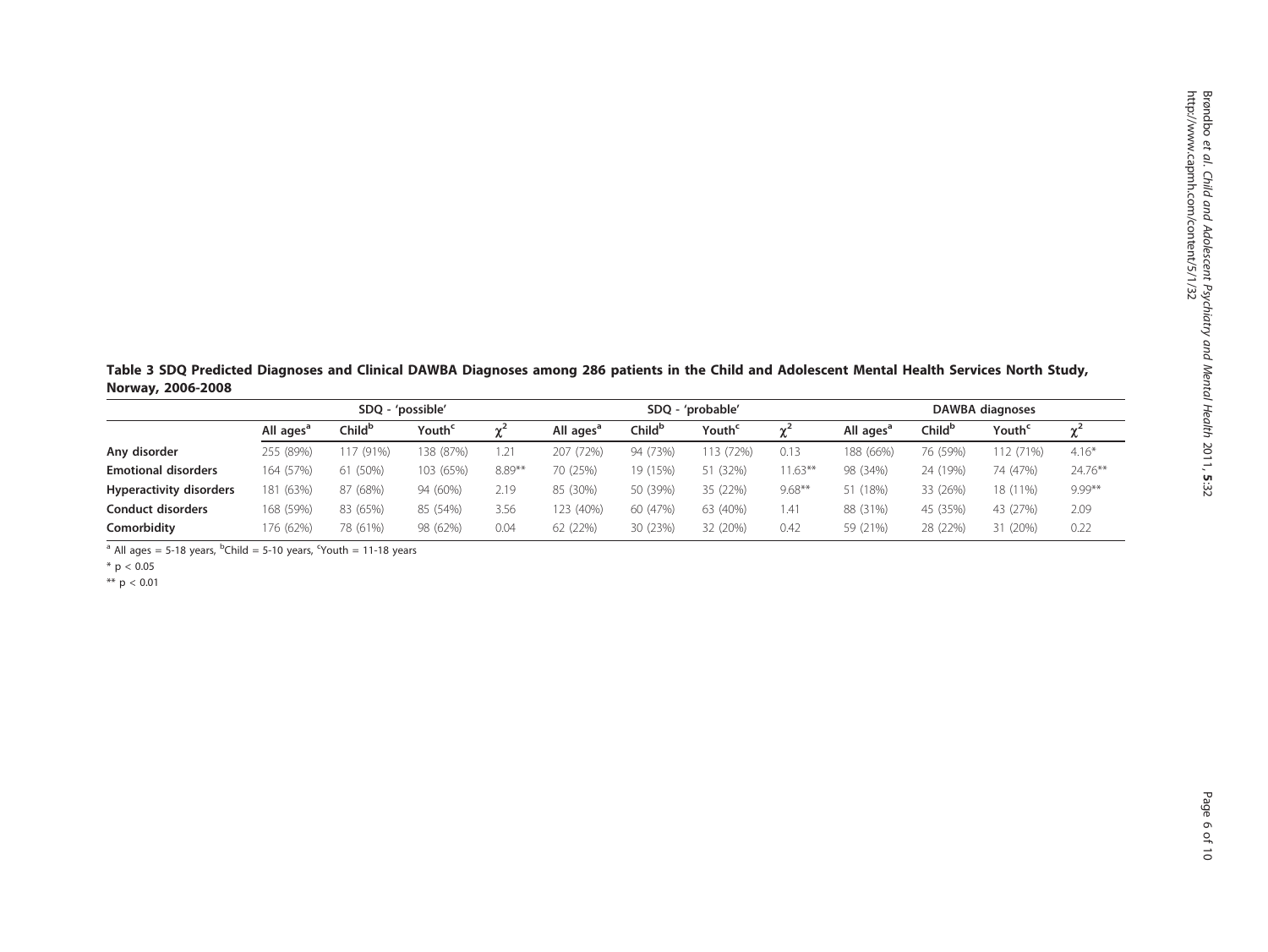<span id="page-6-0"></span>Table <sup>4</sup> Screening Efficiency for the Diagnostic Categories for Different Levels of Dichotomisation among 286 patients in the Child and Adolescent Mental Health Services North Study, Norway, 2006-2008

|                            | Sensitivity<br>(prob <sup>a</sup> /poss <sup>b</sup> ) | Specificity<br>(prob <sup>a</sup> /poss <sup>b</sup> ) | PPV (prob <sup>a</sup> /poss <sup>b</sup> ) | <b>NPV</b><br>(prob <sup>a</sup> /poss <sup>b</sup> ) | $LHR+$<br>(prob <sup>a</sup> /poss <sup>b</sup> ) | LHR<br>(prob <sup>a</sup> /poss <sup>b)</sup> | OR <sup>D</sup><br>prod <sup>a</sup> 95% Cl | OR <sup>D</sup><br>(poss <sup>b</sup> 95% Cl) |
|----------------------------|--------------------------------------------------------|--------------------------------------------------------|---------------------------------------------|-------------------------------------------------------|---------------------------------------------------|-----------------------------------------------|---------------------------------------------|-----------------------------------------------|
| <b>Emotional disorders</b> | 0.47/0.81                                              | 0.87/0.55                                              | 0.66/0.48                                   | 0.76/0.84                                             | 3.68/1.78                                         | 0.61/0.45                                     | $6.05(3.37-10.84)$                          | 5.04 (2.83-8.98)                              |
| Hyperactivity disorders    | 0.77/1.00                                              | 0.80/0.45                                              | 0.46/0.28                                   | 0.94/1.00                                             | 3.91/1.81                                         | 0.29/0.00                                     | 13.35 (6.48-27.51)                          |                                               |
| <b>Conduct disorders</b>   | 0.83/0.97                                              | 0.75/0.58                                              | 0.59/0.51                                   | 0.91/0.98                                             | 3.29/2.30                                         | 0.23/0.06                                     | 14.41 (7.59-27.36)                          | <b>39.26</b> (12.00-128.46)                   |
| Any disorder               | 0.85/0.96                                              | 0.52/0.24                                              | 0.77/0.71                                   | 0.65/0.74                                             | 1.78/1.25                                         | 0.29/0.18                                     | $6.20(3.53-10.90)$                          | $6.90(2.95-16.12)$                            |

<sup>a</sup>Dichotimised on probable level ('unlikely and 'possible' labelled 'no diagnosis', 'probably' labelled 'diagnoses'), <sup>b</sup>Dichotomised on possible level (unlikely labelled 'no diagnosis', 'possible' and 'probably' labelled 'diagnoses'), 'Not possible to calculate due to zero in the denominator. Categorised as potentially useful.

Note. Potentially useful tests as indicated by the guideline provided by Fischer, Bachmann and Jaeschke [[20](#page-9-0)] in bold.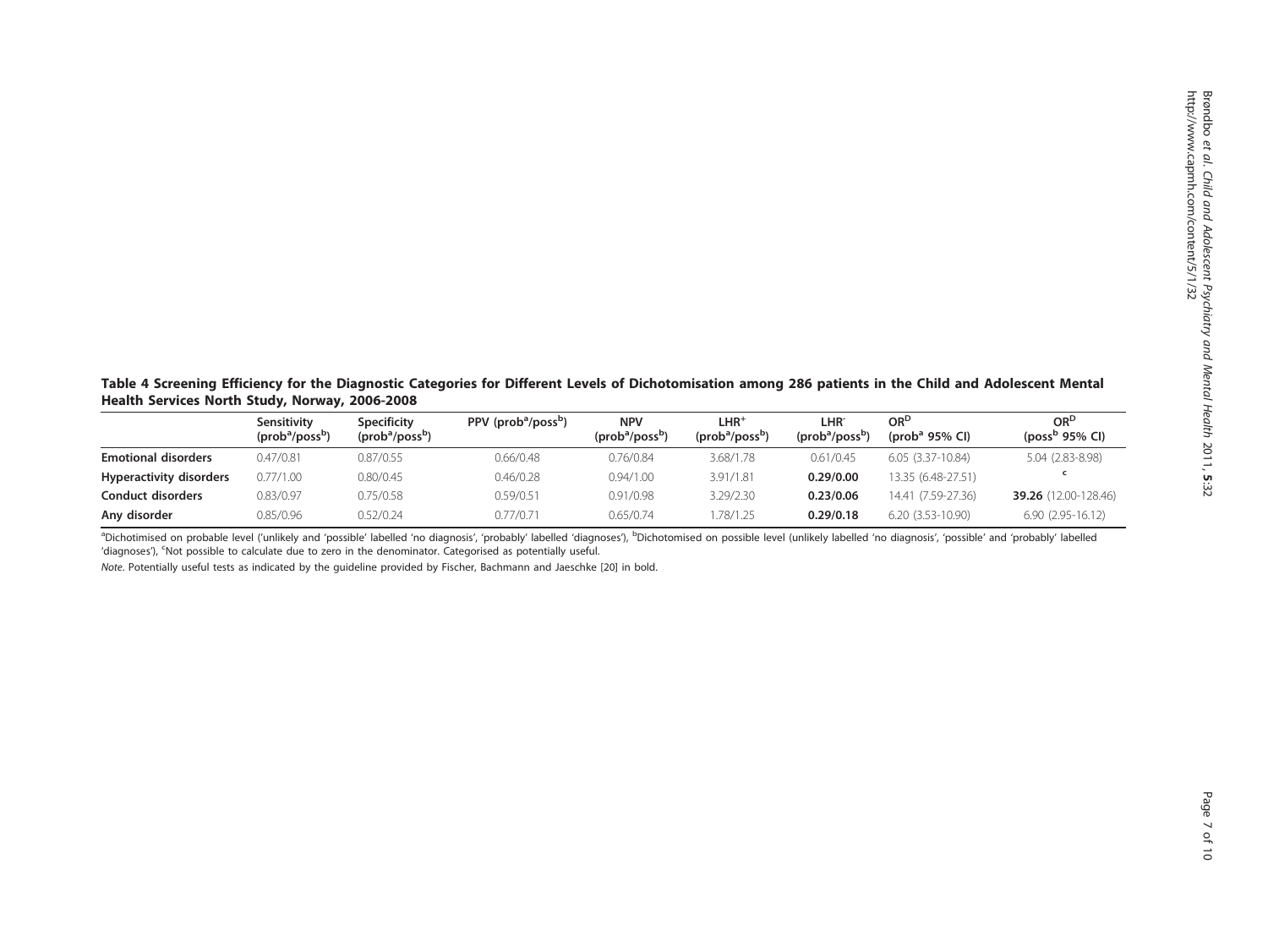Page 8 of 10

substantially more sensitive for hyperactivity disorders, and a little less sensitive for conduct disorders and emotional disorders. As expected, our results for the 'possible' dichotomisation level, which yielded a cut-off at approximately 80%, were more sensitive for psychiatric disorders.

Specificity was also dependent on dichotomisation level and diagnostic category. All specificity results for the 'possible' dichotomisation level were lower than those for the 'probable' dichotomisation level. The specificity for 'any disorder' was the lowest, regardless of the level of dichotomisation and considerably lower than the specificity for the other individual categories. All specificity results were comparable to those reported by Goodman and colleagues [[21](#page-9-0)], except for conduct disorders, for which specificity was substantially higher than in the British sample. This may be due to differences between the countries, in that the degree of reporting problems in Great Britain may be higher, whereas Norwegian parents and teachers tend to report fewer problems. In contrast to emotional disorders, the lower SDQ questionnaire scores for conduct problems seems to reflect a real and substantial lower prevalence of conduct disorders in Norway compared to Great Britain [[33\]](#page-9-0). The above-mentioned studies did not report screening efficiency statistics for the diagnostic category 'any disorder'. Overall our sensitivity and specificity results strengthen the earlier reported usefulness of the SDQ as a screening instrument for mental health problems when used in epidemiological research. Regarding clinical use, despite differences in culture and language, the scoring algorithms worked equally well in the Norwegian CAMHS North Study as in English, Bangladeshi, and Australian clinics. With the most common cut-off at approximately 90%, the SDQ will correctly identify four out of five children with psychiatric diagnoses, except for emotional disorders, and also correctly identify most children without diagnoses, except for 'any disorder'. Unfortunately 23 to 54% of these diagnoses will be false positives and 6 to 35% of negative screening results will be false negatives, depending on the category of diagnoses. On the other hand, a cut-off point at approximately 80% will correctly classify almost all children with one or more diagnoses, but only half or less of children with negative screening results will be correctly classified. The range of false positives will increase to between 29 and 72% and the false negatives decrease to between 0 and 26%, depending on the category of diagnoses. Choice of cut-offs may depend on the relative importance of false positives and false negatives, respectively. For research purposes both scenarios are sufficient, but not for clinical purposes, for which the rates of false positives are not acceptable.

Sensitivity and specificity are important from a population perspective, but for patients and their clinicians PPV, NPV, LHR<sup>+</sup>, LHR<sup>-</sup> and OR<sup>D</sup> may be more informative, as they show the probability of a disorder, given a positive or negative screening result. Compared to the findings from a Norwegian study of children with chronic physical illnesses [\[19\]](#page-9-0), our results showed a higher PPV, but a lower NPV for 'any disorder'. Our results by diagnostic category, showed a high NPV and lower PPV, which were very similar to the results reported by Goodman and colleagues [\[21\]](#page-9-0). This indicates that the SDQ functions considerably better as a tool to rule out, rather than to confirm, possible psychiatric diagnoses. The pattern may be even more significant when mental health problems are combined with chronic physical illness.

To our knowledge  $LHR^{+/}$  and  $OR^D$  have not been reported in previous studies. Our results showed that when using the most common dichotomisation ('probable' level) at approximately 90%, none of the diagnostic categories are in the  $OR<sup>D</sup>$  interval for potentially useful tests. This may seem strange since relative high  $OR^{D}$ 's were reported (i.e. 6.05-14.41), but is mainly explained by too wide confidence intervals to consider the  $OR<sup>D</sup>$ 's as stable high estimates. However hyperactivity disorders, conduct disorders, and 'any disorders' are in the LHR<sup>-</sup> interval for potentially useful tests. When the 'possible' dichotomisation level was used all LHR<sup>+</sup> results were worse and all LHR<sup>-</sup> results were better, yielding  $OR<sup>D</sup>$  results in the interval for potentially useful tests for diagnostic categories of hyperactivity disorder and conduct disorder. For a patient with a negative screening result this is good news, because it means that this result is almost certainly correct. However, for a clinician, and for patients with positive screening results, it is also important that the PPV and  $LHR^+$  are high in order to reduce both economic and emotional costs associated with unnecessary further evaluations of patients that are not afflicted with the disorder of interest.

The clinical implication of our results is that the SDQ by itself is not a sufficient screening instrument for psychiatric disorders when used among patients in the CAMHS North Study in Norway. Our results showed that the SDQ could be better utilised to detect the presence of 'any' diagnoses, rather than more specific diagnostic categories. On the contrary, the SDQ is better at ruling out the presence of specific categories of psychiatric disorders than ruling out the actual presence of 'any disorder'. Our results are in accordance with previous studies [[5,19,21](#page-9-0)] that clearly showed the unsuitability of SDQ for diagnostic purposes in a clinical setting, but contrary to these studies our results call into question the usefulness of SDQ to identify children who are in need of further psychiatric evaluation, as PPV and LHR<sup>+</sup> results are low. According to our results the SDQ is best used to identify those children and adolescents who do not need further psychiatric evaluation. Such clinical practice is however problematic since children suffering from monosymptomatic disorders (e.g. tic disorders,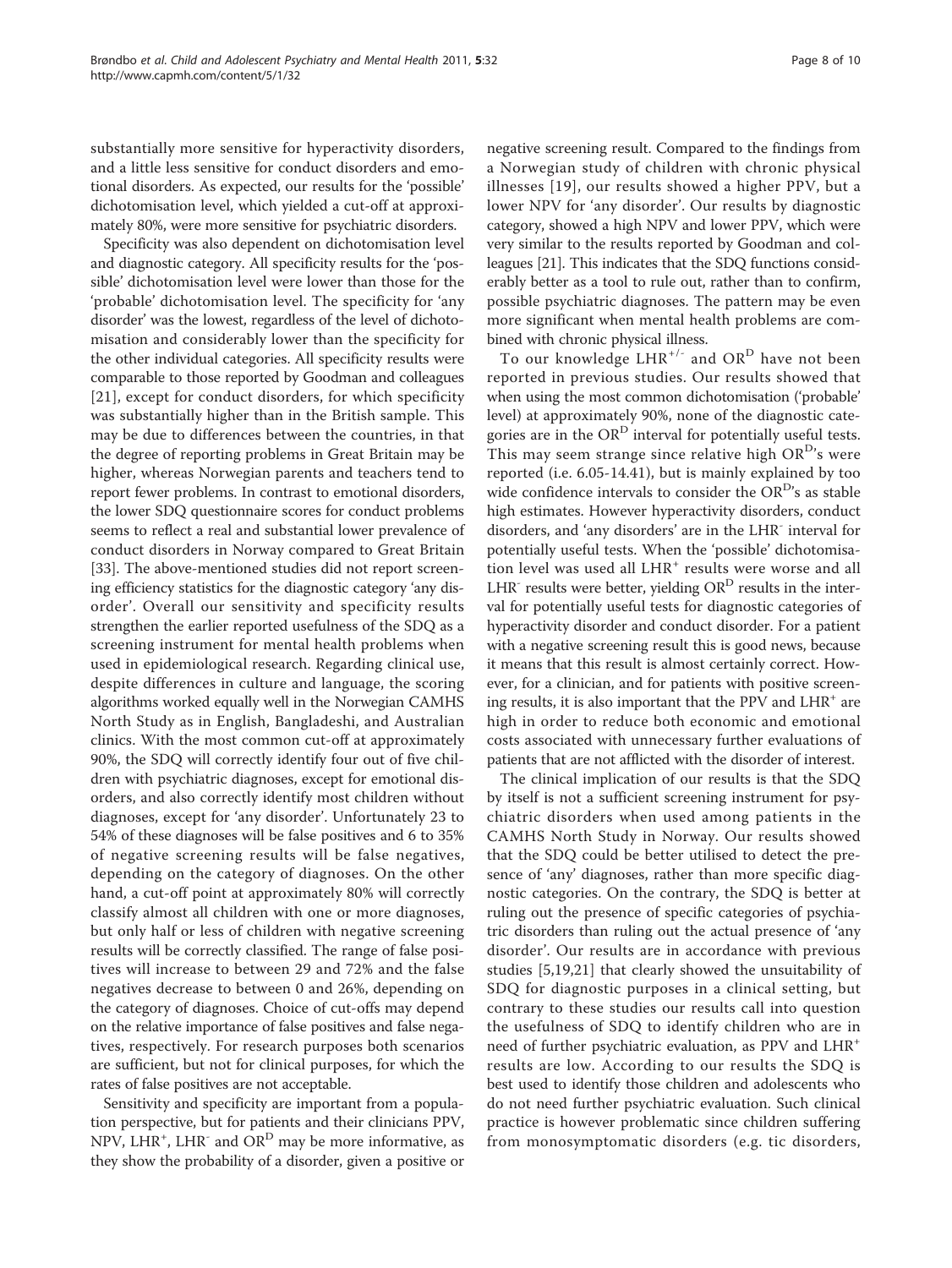Page 9 of 10

<span id="page-8-0"></span>enuresis, eating disorders) not will be identified with screening with the SDQ.

There are some limitations to this study. One is that the diagnosing clinicians were not blinded to the SDQ predictions while assigning the clinical diagnoses based on the DAWBA. This might have affected the clinical assessment and biased the results towards better agreement between the SDQ and the clinical diagnoses. Some previous studies have blinded the clinical experts to avoid this bias [[5,21](#page-9-0)], although others [[19\]](#page-9-0) have used the same procedure reported in the present study. Another bias towards better agreement is that both SDQ information and DAWBA information were collected at the same time, which prevents changes in mental health status between assessments. On the other hand, multiple informants as in our study are often a clinical necessity, but from a research point of view this more complex and sometimes contradictory information may weaken the agreement between raters. The strength of our procedure lies in its ecological validity, as our diagnostic procedure is quite similar to the ordinary day-to-day practise, including the use of the original UK scoring algorithms, in Norwegian CAMHS.

Another limitation is the assumption of the clinician consensus diagnoses as the gold standard. As previously documented, there is poor agreement between structured interviews and clinicians' assigned diagnoses, and little knowledge about the most valid methods [\[36](#page-9-0)]. There is no single objective feature that distinguishes any mental health diagnosis. Costello, Egger, and Angold [[37\]](#page-9-0) stated that structured interviews are the closest we can come to a gold standard for psychiatric diagnoses. Thus, the assignment of clinical experts aided by a structured interview such as the DAWBA may be considered the best available reference for comparison. Such procedures are imperfect, but nevertheless valuable as long as mental health diagnostics are based on developmental history, behavioural observations and reported difficulties in everyday life.

Further research is needed to find out if combining the SDQ with other measures of symptoms and severity can improve the ability to detect mental health disorders among patients referred to CAMHS. Also more efficient case-finding strategies, as suggested by Ullebø et. al. for ADHD phenotype [[38](#page-9-0)], can optimize the potential of SDQ as a screening instrument for Norwegian CAMHS. Another aspect that merits further research is the identification of certain characteristics of either the patient or the other SDQ informants that might enhance the risk of false-positive or false-negative results. With a future database, large enough to subdivide the overall sample, subgroup-specific algorithms could be established and reported to facilitate comparisons between different clinical samples (e.g. with respect to age, gender, diagnostic

categories) as well as identification of protective and/or risk factors.

# Conclusions

In conclusion, the ability of the SDQ to detect mental health disorders among patients referred to CAMHS is not sufficient for clinical purposes. When used as a screening instrument to determine whether further evaluation is warranted in a clinical CAMHS sample the SDQ seems best suited to identify children and adolescents who do not require further psychiatric evaluation, although this as well is problematic from a clinical point of view.

#### List of abbreviations

CAMHS: Child and Adolescent Mental Health Services; DAWBA: Development and Well-Being Assessment; DSM-IV: Diagnostic and Statistical Manual of Mental Disorders, Fourth Edition; ICD-10: International Classification of Diseases Revision 10; LHR: Negative likelihood ratio; LHR<sup>+</sup>: Positive likelihood ratio; NPV: Negative predictive value; OR<sup>D</sup>: Diagnostic odds ratio; PPV Positive predictive value; SDQ: Strengths and Difficulties Questionnaire.

#### Acknowledgements

The authors would like to thank the Northern Norway Regional Health Authority, the University Hospital of North-Norway and the University of Tromsø who funded the "CAMHS North study". We would also like to thank the Regional Centre for Child and Adolescent Mental Health, North Norway Department of Clinical Medicine, Faculty of Medicine, University of Tromsø for financial support of the training of raters.

#### Author details

<sup>1</sup>Department of Child and Adolescent Psychiatry, Divisions of Child and Adolescent Health, University Hospital of North-Norway, Tromsø, P.O. Box 19, 9038 Tromsø, Norway. <sup>2</sup>RKBU-North, Faculty of Health Sciences, University of Tromsø, 9037 Tromsø, Norway. <sup>3</sup>Institute of Clinical Medicine, University of Oslo, 0372 Oslo, Norway. <sup>4</sup>Alta Child and Adolescent Mental Health Service, Finnmark Hospital Trust, P.O. Box 1294, 9505 Alta, Norway. <sup>5</sup>School Psychology Services, Sørum Municipality, P.O.Box 113, 1921 Sørumsand, Norway. <sup>6</sup>Department of Adult Psychiatry, Division of General Psychiatry, University Hospital of North-Norway, Tromsø, P.O.Box 6124, 9291 Tromsø, Norway.

#### Authors' contributions

PHB was responsible for the rating data, data analysis and manuscript writing. BM participated in the rating of data, data analysis and commented on the written drafts. MM supervised the writing and commented on the written drafts. EH and ME participated in the rating of data and commented on the written drafts. TFM and GS participated in the manuscript writing and commented on the written drafts. SK designed and coordinated the study, supervised the manuscript writing and commented on the written drafts. All authors read and approved the final manuscript.

#### Competing interests

PHP, BM and SK provide teaching to clinics on the use of the SDQ and DAWBA. EH is the director and owner of Careahead, which provides teaching and supervision services to clinics on the use of the SDQ and DAWBA.

#### Received: 9 August 2011 Accepted: 12 October 2011 Published: 12 October 2011

#### References

1. Mathiesen KS, Karevold E, Knudsen AK: [Psychiatric impairment among children and adolescents in Norway] Nasjonalt folkehelseinstitutt, Oslo. Norwegian; 2009.